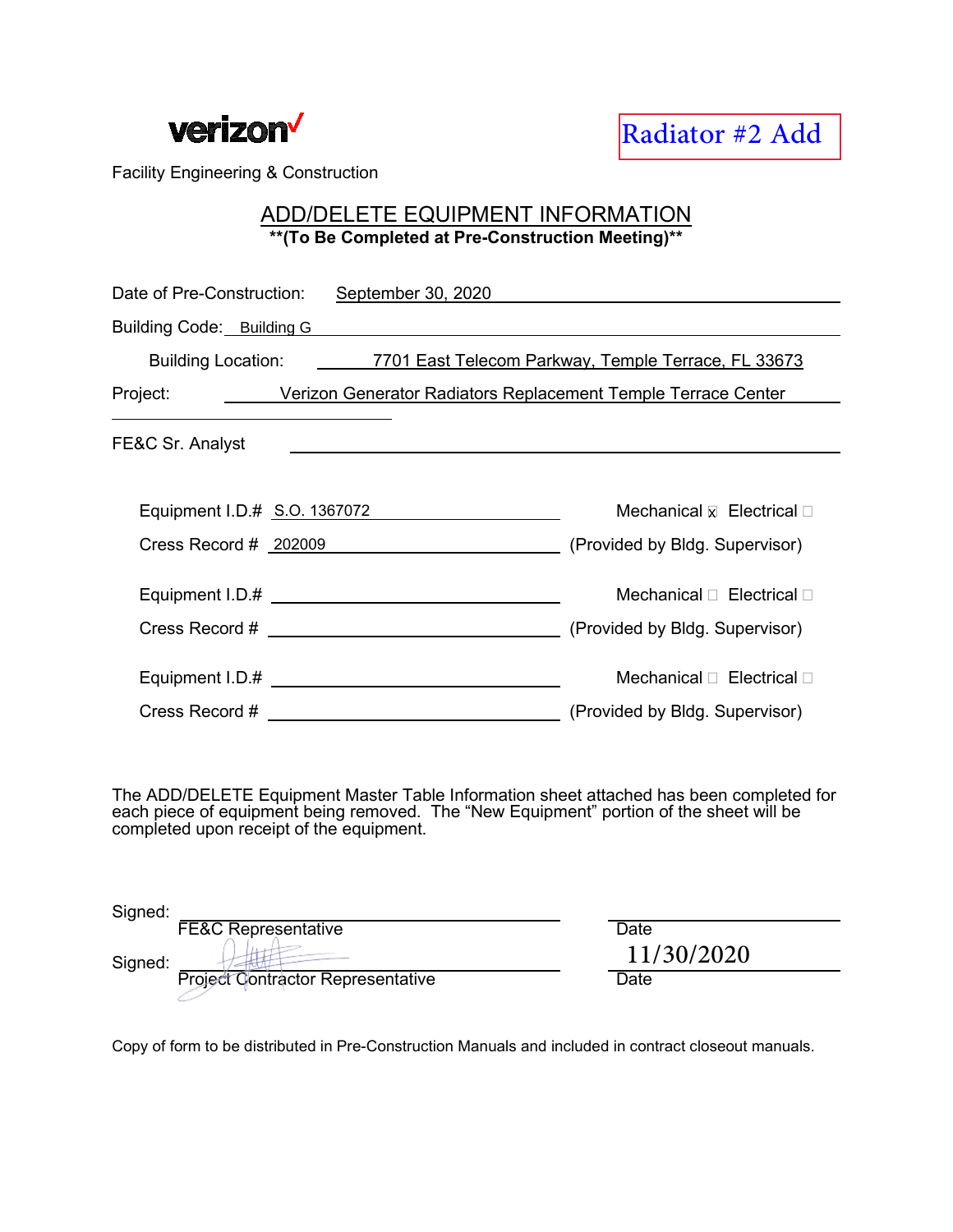

## ADD/DELETE EQUIPMENT INFORMATION **\*\*(To Be Completed at Pre-Construction Meeting)\*\***

| <b>verizon'</b>                                 | <b>Radiator #2 Delete</b>                                                              |
|-------------------------------------------------|----------------------------------------------------------------------------------------|
| <b>Facility Engineering &amp; Construction</b>  |                                                                                        |
|                                                 | ADD/DELETE EQUIPMENT INFORMATION<br>** (To Be Completed at Pre-Construction Meeting)** |
| Date of Pre-Construction:<br>September 30, 2020 |                                                                                        |
| Building Code: Building G                       |                                                                                        |
|                                                 | Building Location: ________7701 East Telecom Parkway, Temple Terrace, FL 33673         |
| Project:                                        | <b>Solution Verizon Generator Radiators Replacement Temple Terrace Center</b>          |
| FE&C Sr. Analyst                                |                                                                                        |
| Equipment I.D.# Modine                          | Mechanical <b>x</b> Electrical □                                                       |
| Cress Record # 119249412 (3)                    | (Provided by Bldg. Supervisor)                                                         |
| Equipment I.D.# Modine                          | Mechanical $x$ Electrical $\Box$                                                       |
|                                                 | Cress Record # 119249412 (4) (Provided by Bldg. Supervisor)                            |
|                                                 | Mechanical □ Electrical □                                                              |
| Cress Record #                                  | (Provided by Bldg. Supervisor)                                                         |

The ADD/DELETE Equipment Master Table Information sheet attached has been completed for each piece of equipment being removed. The "New Equipment" portion of the sheet will be completed upon receipt of the equipment.

| Signed: |                                          |            |
|---------|------------------------------------------|------------|
|         | <b>FE&amp;C Representative</b>           | Date       |
| Signed: |                                          | 11/30/2020 |
|         | <b>Project Contractor Representative</b> | Date       |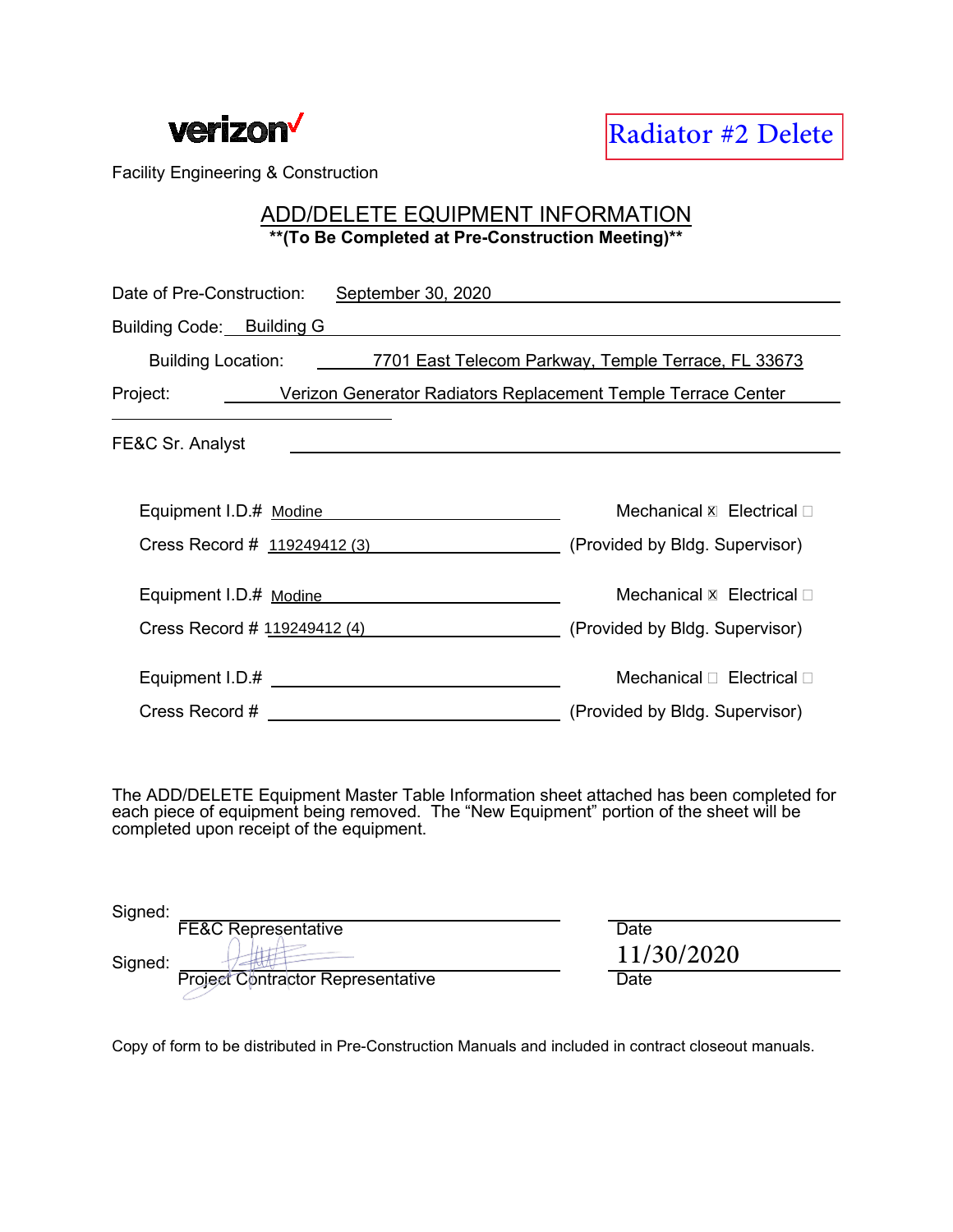

## ADD/DELETE EQUIPMENT INFORMATION **\*\*(To Be Completed at Pre-Construction Meeting)\*\***

| Date of Pre-Construction:<br>September 30, 2020                                |                                        |  |
|--------------------------------------------------------------------------------|----------------------------------------|--|
| Building Code: Building G                                                      |                                        |  |
| Building Location: ________7701 East Telecom Parkway, Temple Terrace, FL 33673 |                                        |  |
| Project: <b>Werizon Generator Radiators Replacement Temple Terrace Center</b>  |                                        |  |
| FE&C Sr. Analyst                                                               |                                        |  |
|                                                                                |                                        |  |
| Equipment I.D.# S.O. 1367072                                                   | Mechanical $\bar{x}$ Electrical $\Box$ |  |
| Cress Record # 202009 (Provided by Bldg. Supervisor)                           |                                        |  |
|                                                                                | Mechanical <b>D</b> Electrical D       |  |
| Cress Record # (Provided by Bldg. Supervisor)                                  |                                        |  |
|                                                                                | Mechanical <sub>D</sub> Electrical D   |  |
| Cress Record # <u>________________________</u>                                 | (Provided by Bldg. Supervisor)         |  |

The ADD/DELETE Equipment Master Table Information sheet attached has been completed for each piece of equipment being removed. The "New Equipment" portion of the sheet will be completed upon receipt of the equipment.

| Signed: |                                          |            |
|---------|------------------------------------------|------------|
|         | <b>FE&amp;C Representative</b>           | Date       |
| Signed: |                                          | 11/30/2020 |
|         | <b>Project Contractor Representative</b> | Date       |